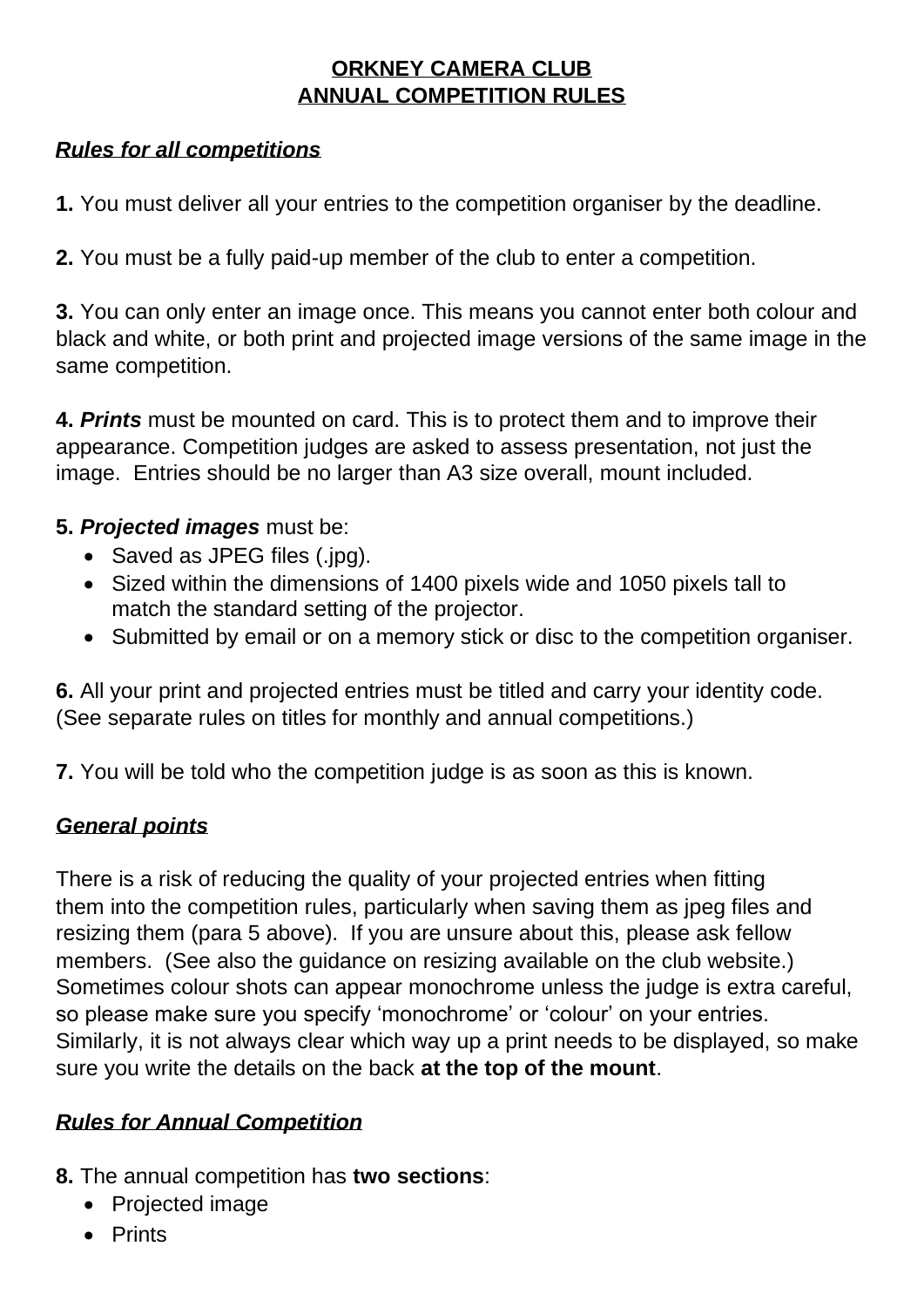**9.** Each **section** is divided into **two subsections:**

- Colour
- Monochrome

**10.** Each **subsection** is subdivided into **four** subject **categories**:

- People
- Places
- Natural history
- Miscellaneous

**11.** You can enter up to **three entries per category**, subject to an overall limit of **six entries per subsection**. That means **up to 12 prints and up to 12 projected images for the whole competition.**

(Maybe the specimen entry form below helps make sense of this.)

## **12.** You must write **at the top of the back of each print**:

- The title of the print
- Your identity code and
- The subsection and category in which you are entering it.

**13.** In the file title of all your projected images you must include the category, monochrome or colour, your identity code and the image title only, in that order, like this:

## **nathist colour 2035 swimming**

(Please insert the categories in the title as: people, places, nathist, misc.)

**14.** For the annual competition, you need to submit an entry form (see below).

**15.** If an annual competition entry is selected for an award by a competition judge, it cannot be used again in subsequent annual competitions. You are, though, free to enter any of your monthly competition images in the annual competition or viceversa.

## *Guidance on categories*

## **Miscellaneous**

- Try to avoid images that should be in another category
- Can include pets, garden flowers, action shots and geology

## **Natural History**

- Must be wild
- Flora and fauna, fish and fowl
- Not geology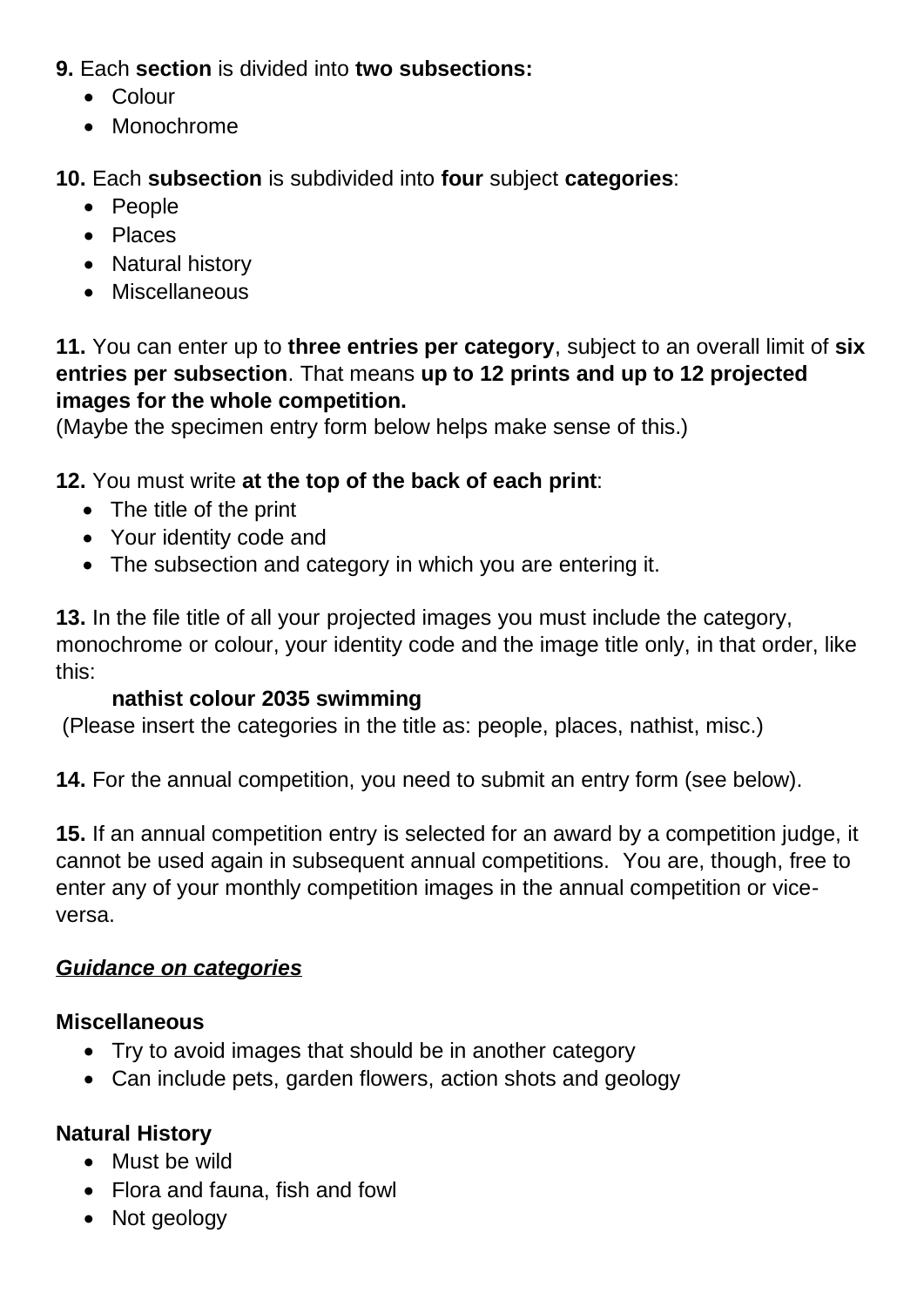## **People**

- Formal or candid
- Individual or group
- Active or static
- Near or far
- Whatever the situation, people must be the main point of the image

## **Places**

- Landscape / townscape / seascape
- A specific building(s)
- Overall view rather than detail, which would probably belong in Miscellaneous
- The place / building doesn't have to be recognisable from the image, but by all means name it in the title if you want

# *IF IN DOUBT, ASK!!*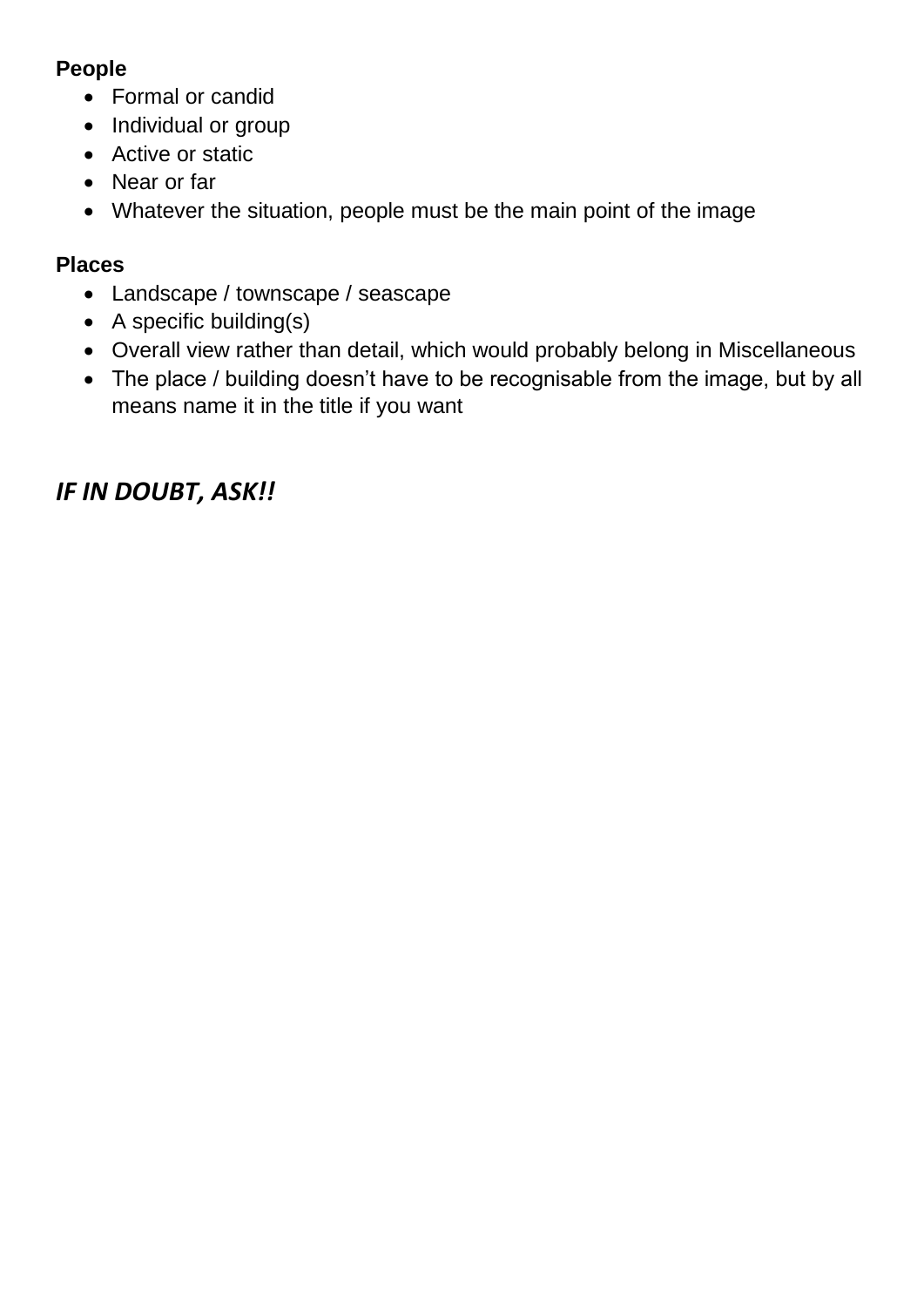#### **SPECIMEN**

## **ANNUAL COMPETITION ENTRY FORM Digital Images (SECTION) Colour (SUBSECTION)**

## **YEAR …………**

**PHOTOGRAPHER'S NAME …………………………………… MEMBERSHIP NUMBER……………** 

| <b>CATEGORY</b>                                          | <b>Title</b>               | Leave<br>blank |
|----------------------------------------------------------|----------------------------|----------------|
| <b>PEOPLE</b>                                            |                            |                |
| $\mathbf 1$                                              | <b>Pete</b>                |                |
| $\overline{2}$                                           | <b>Fred</b>                |                |
| 3                                                        | Jim                        |                |
| <b>PLACES</b>                                            |                            |                |
| $\mathbf 1$                                              | <b>St Magnus Cathedral</b> |                |
| $\overline{2}$                                           |                            |                |
| 3                                                        |                            |                |
| <b>NATURAL</b><br><b>HISTORY</b>                         |                            |                |
| $\mathbf 1$                                              | Rafflesia Arnoldi, Birsay  |                |
| $\overline{2}$                                           | Senecio Dixonii            |                |
| 3                                                        |                            |                |
| <b>MISCELLANEOUS</b>                                     |                            |                |
| 1                                                        |                            |                |
| $\overline{2}$                                           |                            |                |
| 3                                                        |                            |                |
| TOTAL NUMBER OF COLOUR DIGITAL IMAGES MUST NOT EXCEED 6. |                            |                |

**NO MORE THAN 3 IMAGES PER CATEGORY.**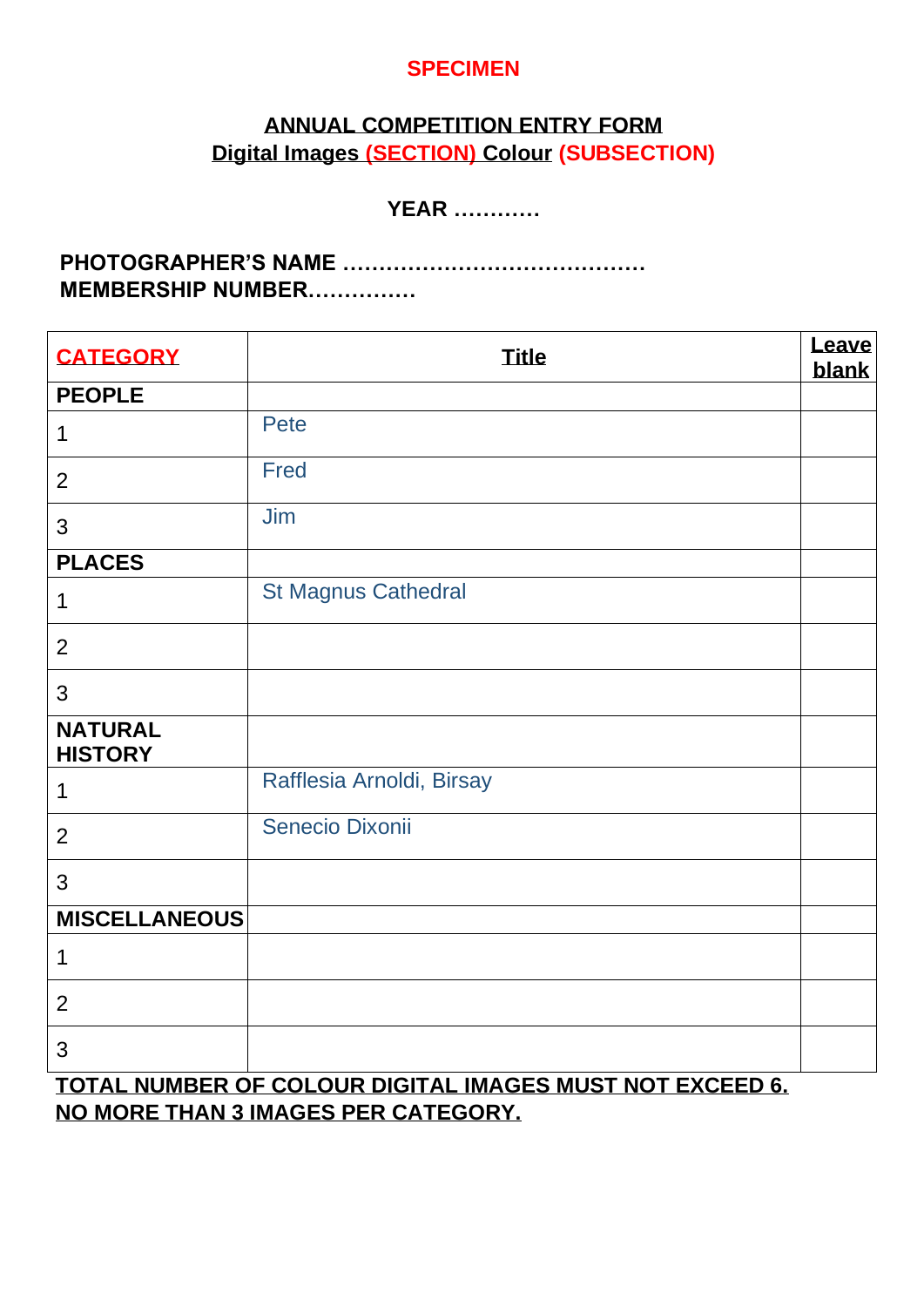

# **ANNUAL COMPETITION ENTRY FORM – Digital Images Colour**

## **YEAR ………….**

**PHOTOGRAPHER'S NAME ……………………………………MEMBERSHIP NUMBER……………**

| Category                         | <b>Title</b>                                              | <b>Leave</b><br>blank |
|----------------------------------|-----------------------------------------------------------|-----------------------|
| <b>PEOPLE</b>                    |                                                           |                       |
| $\mathbf 1$                      |                                                           |                       |
| $\overline{2}$                   |                                                           |                       |
| 3                                |                                                           |                       |
| <b>PLACES</b>                    |                                                           |                       |
| $\mathbf 1$                      |                                                           |                       |
| $\overline{2}$                   |                                                           |                       |
| 3                                |                                                           |                       |
| <b>NATURAL</b><br><b>HISTORY</b> |                                                           |                       |
| $\mathbf 1$                      |                                                           |                       |
| $\overline{2}$                   |                                                           |                       |
| 3                                |                                                           |                       |
| <b>MISCELLANEOUS</b>             |                                                           |                       |
| $\mathbf 1$                      |                                                           |                       |
| $\overline{2}$                   |                                                           |                       |
| 3                                | TOTAL NUMBER OF OOL OUR RIGITAL IMA OFO MUOT NOT FVOEFR O |                       |

**TOTAL NUMBER OF COLOUR DIGITAL IMAGES MUST NOT EXCEED 6. NO MORE THAN 3 IMAGES PER CATEGORY.**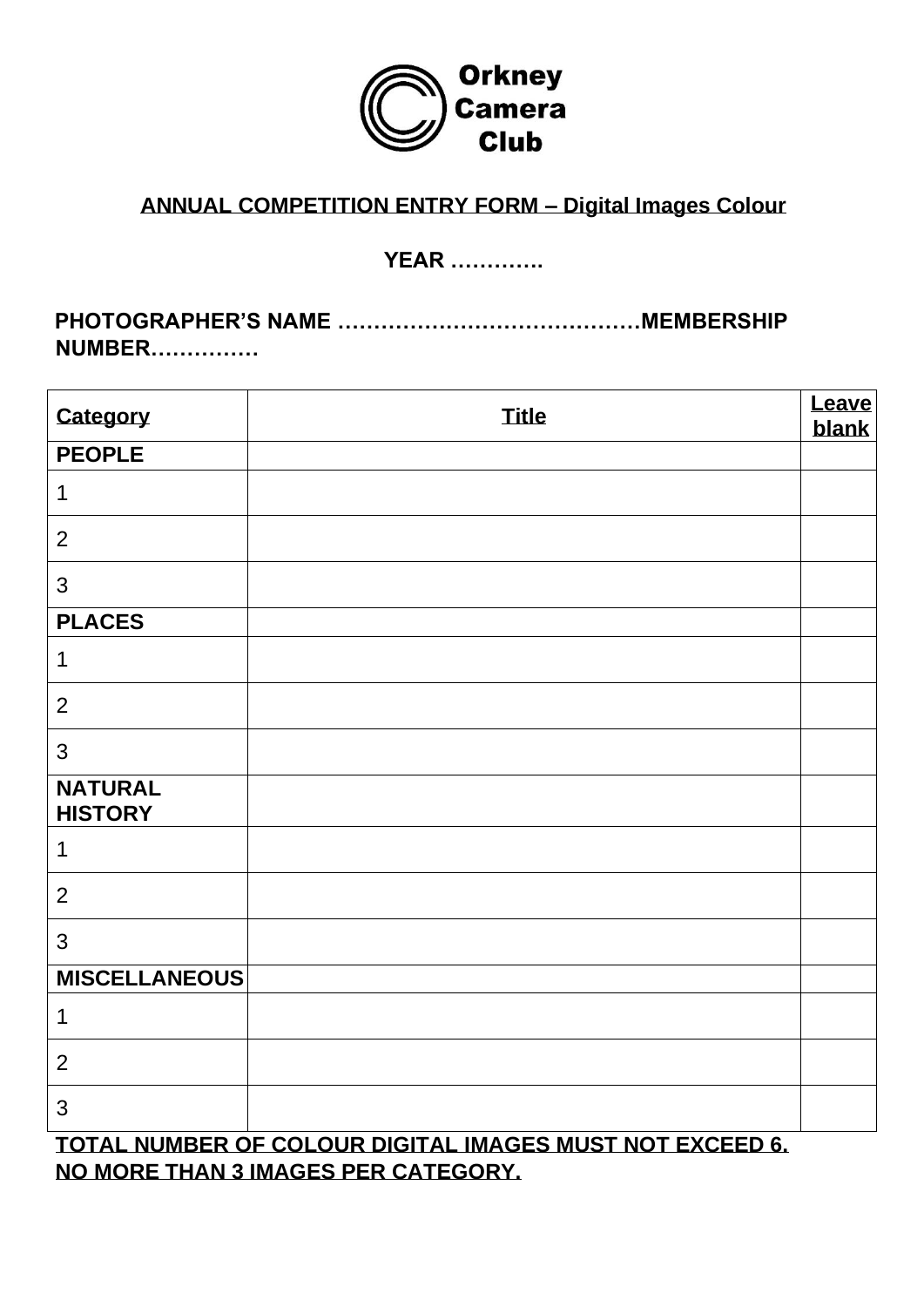

#### **ANNUAL COMPETITION ENTRY FORM – Prints Colour**

#### **YEAR…………...**

**PHOTOGRAPHER'S NAME ……………………………………MEMBERSHIP NUMBER……………**

| Category                         | <b>Title</b>                                     | <b>Leave</b><br>blank |  |
|----------------------------------|--------------------------------------------------|-----------------------|--|
| <b>PEOPLE</b>                    |                                                  |                       |  |
| 1                                |                                                  |                       |  |
| $\overline{2}$                   |                                                  |                       |  |
| 3                                |                                                  |                       |  |
| <b>PLACES</b>                    |                                                  |                       |  |
| 1                                |                                                  |                       |  |
| $\overline{2}$                   |                                                  |                       |  |
| 3                                |                                                  |                       |  |
| <b>NATURAL</b><br><b>HISTORY</b> |                                                  |                       |  |
| 1                                |                                                  |                       |  |
| $\overline{2}$                   |                                                  |                       |  |
| 3                                |                                                  |                       |  |
| <b>MISCELLANEOUS</b>             |                                                  |                       |  |
| 1                                |                                                  |                       |  |
| $\overline{2}$                   |                                                  |                       |  |
| 3                                |                                                  |                       |  |
|                                  | TOTAL NUMBER OF COLOUR PRINTS MUST NOT EXCEED 6. |                       |  |

**NO MORE THAN 3 PRINTS PER CATEGORY.**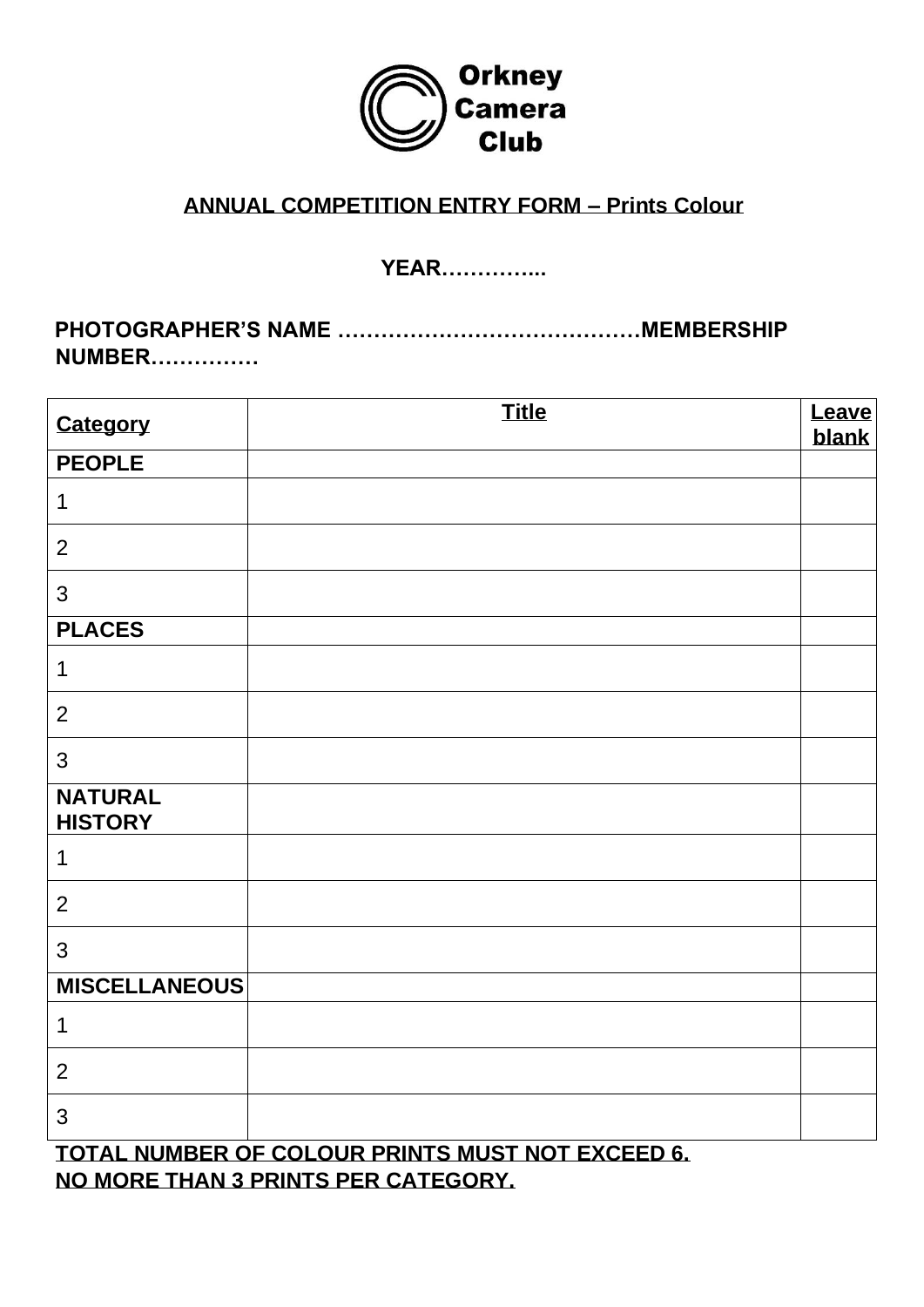

# **ANNUAL COMPETITION ENTRY FORM – Digital Images Monochrome**

## **YEAR…………...**

**PHOTOGRAPHER'S NAME ……………………………………MEMBERSHIP NUMBER……………**

| Category                         | <b>Title</b> | Leave<br>blank |
|----------------------------------|--------------|----------------|
| <b>PEOPLE</b>                    |              |                |
| $\mathbf 1$                      |              |                |
| $\overline{2}$                   |              |                |
| 3                                |              |                |
| <b>PLACES</b>                    |              |                |
| $\mathbf 1$                      |              |                |
| $\overline{2}$                   |              |                |
| $\mathfrak{S}$                   |              |                |
| <b>NATURAL</b><br><b>HISTORY</b> |              |                |
| $\mathbf 1$                      |              |                |
| $\overline{2}$                   |              |                |
| $\mathfrak{S}$                   |              |                |
| <b>MISCELLANEOUS</b>             |              |                |
| $\mathbf 1$                      |              |                |
| 2                                |              |                |
| 3                                |              |                |

**TOTAL NUMBER OF MONOCHROME IMAGES MUST NOT EXCEED 6. NO MORE THAN 3 IMAGES PER CATEGORY**